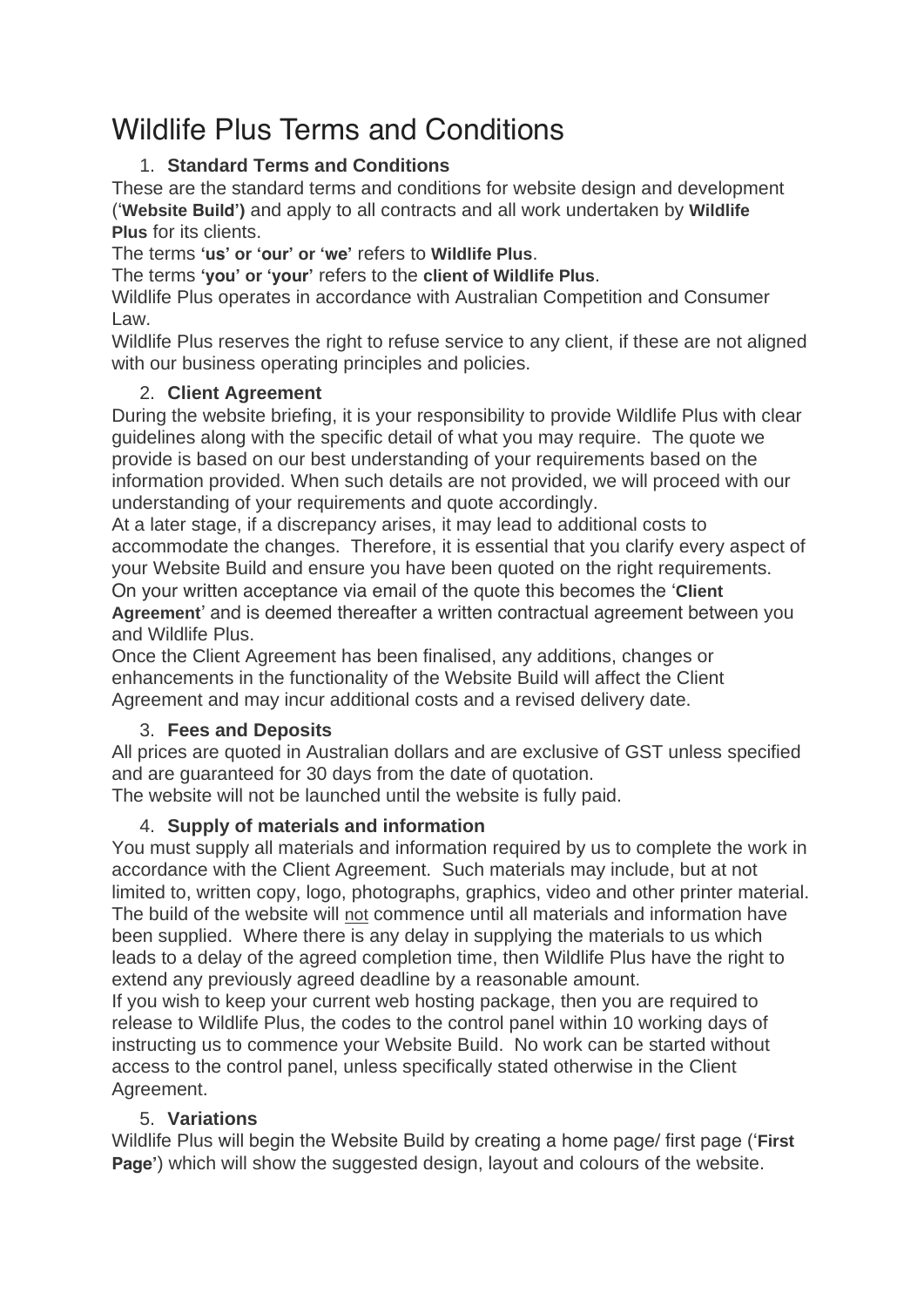You do have the opportunity to request a revision to the website design. However, Wildlife Plus have the right to limit the number of design proposals to a reasonable amount and may charge for additional designs if you make a change to the original design per the Client Agreement.

Any major deviation from the agreed specifications of the Website Build, including but not limited to, the website design, text content, images and colour scheme, per the Client Agreement will be an additional charge of \$50.00 per hour (exclusive of GST).

When you have agreed and accepted the First Page, Wildlife Plus will suggest the layout and design theme of the other pages. When have you agreed to the layout and design theme, we will there after continue and build the rest of the pages. If you fail to deliver the changes and the additions requested within the next 10 working days after receiving communication from Wildlife Plus, we reserve the right to issue the final invoice of the contract.

#### 6. **Hosting**

If you already have hosting, Wildlife Plus can build the website on that server. However, there is an extra fee of \$100.00 for this service because webhosting companies have different control panels and routines, which means it can take longer to get started with some of them.

Wildlife Plus work closely with a hosting company in Adelaide

named **Denzyne.net** and we highly recommend setting up hosting services with them. We will then help with the process. Denzyne.net hosting fee for the standard package is \$66 per year. You will be in contact with Joel Williams who sets it up and sends us the codes we need to get started.

Wildlife Plus believe Denzyne.net provide one of the best control panels with possibilities to set up as many domain name emails as you like and more. Joel Williams can also set up the domain name for the client and there is a fee of \$22 per year for .com.au.

You will be the sole owner of the hosting package, your website and the domain name.

Wildlife Plus will not be liable or responsible in the event of any loss or liability to the Client direct, indirect, or consequential, and for any 3<sup>rd</sup> party hosting issues or faults that may occur through Denzyne.net. or any other hosting provider chosen including but not limited to if the website is off-line, server capacity issues, and/or website not being able to operate, a vital website feature is unusable, security issues and breaches that impair the day to today business operations for the client.

## 7. **Project Delays and Client Liability**

Any timeframes that Wildlife Plus give are contingent upon your full co-operation and supply of materials and information.

During the development phase of the website there will be regular feedback given in order to progress the website. There is an expectation that you will reply within 48 hours to requests from Wildlife Plus in regards to feedback and/or additional materials or information that is needed. A failure to do so may result in a delay in the agreed timeframe for the website build.

## 8. **Approval of the website**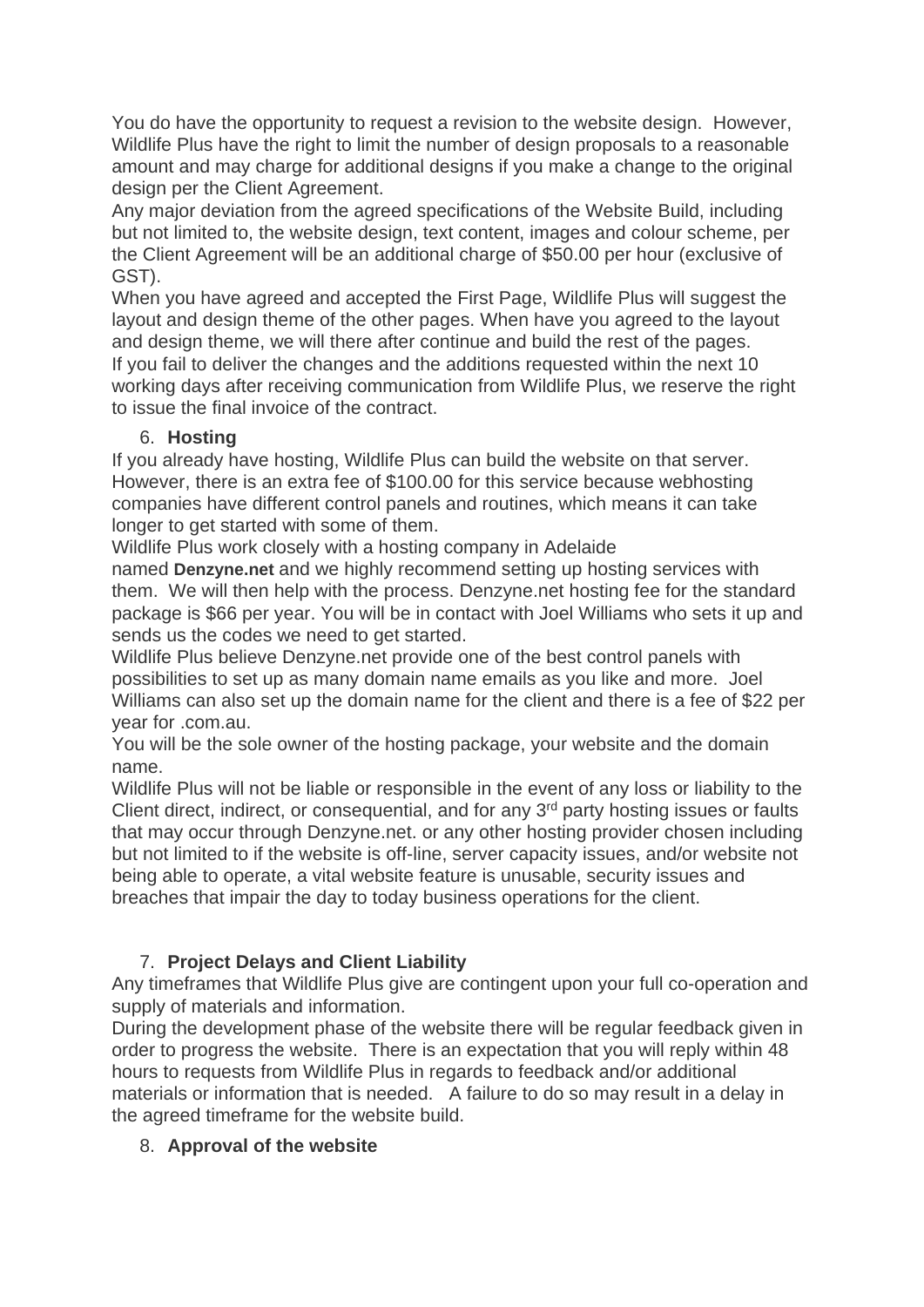On completion of the website you will be notified and have the opportunity to review it. You must notify us in the writing of any unsatisfactory points within 10 working days of such notification.

Any of the work which has not been reported in writing to us as unsatisfactory within the 10 working days review period will be deemed to have been approved. Once approved or deemed approved, work cannot be subsequently rejected and the contract will be deemed to have been completed and the remaining fee of the invoice will be due within 7 working days. After the website is fully paid, it will be launched.

## 9. **Rejected work**

If you reject any of our work within the 10 working days review period, or not approve subsequent work performed by use to remedy any points recorded as being unsatisfactory, and we, acting reasonably, consider that you have been unreasonable in any rejection of the work, we can elect to treat this contract as at an end and take measures to recover payment for the completed work.

## 10.**Payment**

The invoice must be paid within 14 days from the date of issue.

# 11.**Late fees and charges**

All outstanding invoices will incur a late penalty fee of 10% of the pending amount and an administration fee of \$5 per month, from the due date.

*Due date:* is the date on which the payment is due as per the terms on the invoice. *Outstanding invoice:* an invoice is deemed to be outstanding if the payment is still due after due after 7 working days of the expiry of the due date.

*Debt collection:* a client is provided a further 7 working days after a late payment fee is applied to pay the invoice. Failure to pay will result in the outstanding amount being referred to a debt collector.

Wildlife Plus will not be liable for any costs or charges associated with the recovery of the outstanding amount. Any charges associated with the recovery of the debt (debt collectors, administration charges, legal fees) will be referred to the client for processing.

If you are going to be late with your payment for a particular reason or have any queries regarding your invoice please contact Wildlife Plus immediately on receiving the invoice or reminder emails, so that arrangements can be made.

# 12.**Warranty by you as to ownership of intellectual property rights**

You must obtain all necessary permissions and authorities in respect of the use of all copy, graphic images, registered business logos, names and trademarks, or any other material that you supply to Wildlife Plus to include in your website or web applications.

# 13.**Use of the Website**

Once you have paid us in full for the website, Wildlife Plus grant you the right to use the website and its related software and contents for the life of the website. The rights granted to you do not include rights to re-use the code for another website or re-sell the programming codes for any commercial or non-commercial purposes. In the event of a Webmaster change, the website owner is not allowed to the display the credits to the new website, unless such time that the website functionality and appearance is changed by over 50% of Wildlife Plus's original work.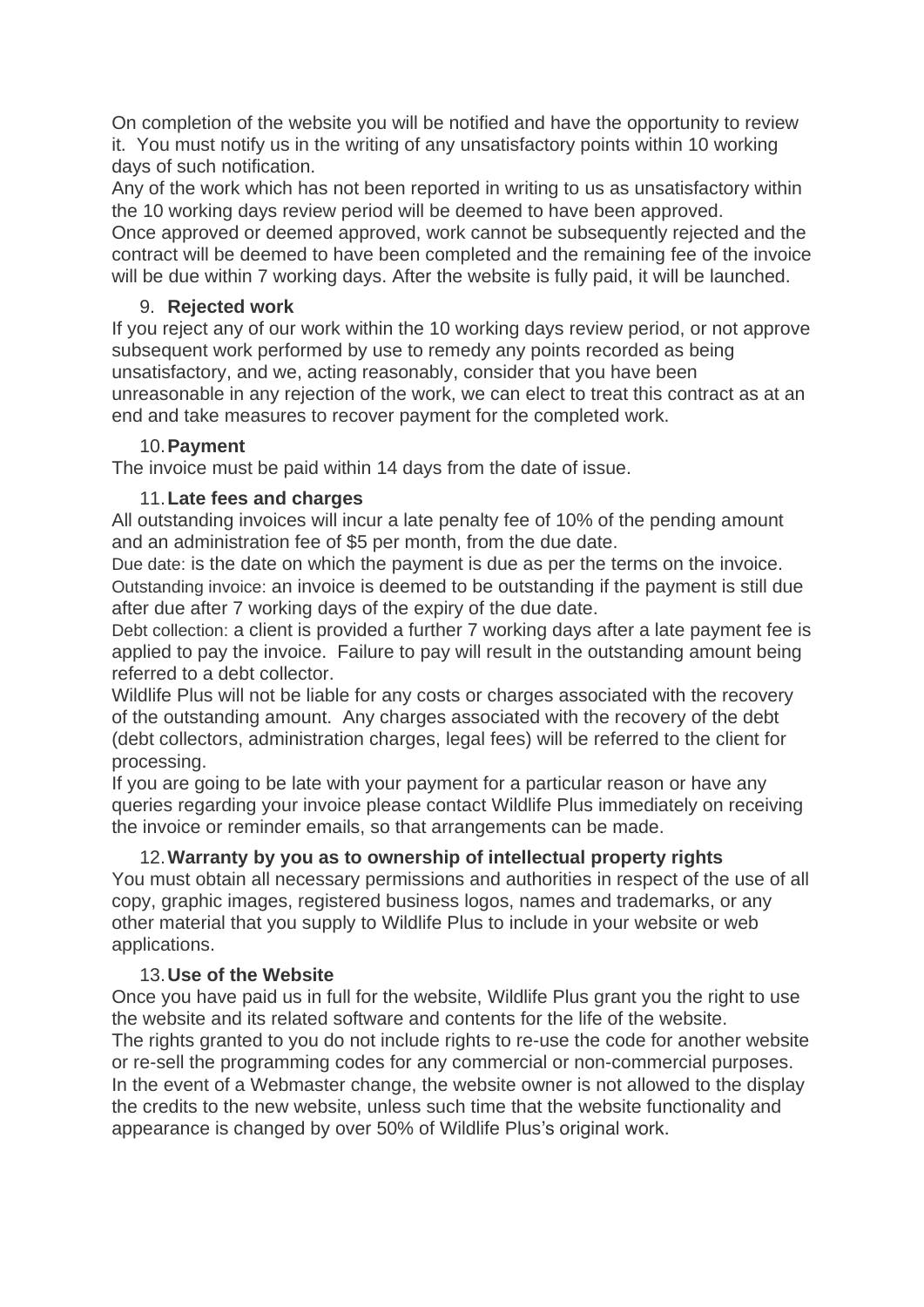#### 14.**Search Engine Optimisation**

The Client understands and acknowledges the following for website development with SEO, SEO Reviews or SEO coaching:

- Successful search engine optimisation requires a large combination of performing factors on a regular basis, and over long time including technical, on-page and off-page SEO to succeed in organic search.
- The Client acknowledges that SEO is governed by numerous factors which are beyond of the control of Wildlife Plus. Search engines are third party software, programmed with unknown algorithms and variables which can change at any given time.
- As part of a website development or SEO Reviews or SEO Coaching, we only perform the basics for on-site/on-page SEO work to our best knowledge, which is the first step of many in search engine optimisation, and making best use of the material provided, sourced, written or amended by Wildlife Plus to build the website.
- The client acknowledges that Wildlife Plus may add links, content, images and all relevant materials onto the Client's website.
- The Client understands and agrees that website rankings may decrease. Wildlife Plus will use its best on-page efforts, strategies and techniques to improve client's website rankings, but it does not and cannot represent, warrant or guarantee that website rankings will increase.
- The Client acknowledges that Wildlife Plus is not liable for any loss of business due to ranking as a result of the SEO work performed, and or due to ranking fluctuations caused by the search engines algorithm changes.
- Wildlife Plus is not and shall not be responsible or liable for any loss of business due to ranking fluctuations and any negative changes made to the website by any third-party entities.
- Wildlife Plus shall not be responsible nor liable for any consequences or any loss of business if the Client overwrites or overrides any services or work done by Wildlife Plus to the Client's website.

## 15.**Consequential Loss**

Wildlife Plus are not liable for any loss or damage which you may suffer which is in any way attributable to any delay in performance or completion of our contract, however that delay arises.

Wildlife Plus will not be responsible in the event of any loss or liability to a client after the website is being delivered including product failure, and or damage (whether direct, indirect, or consequential), personal injury or expense of any nature whatsoever which may be suffered by the client or its customers.

#### 16.**Non-Disclosure**

Wildlife Plus agree that we will not at any time disclose any of your confidential information to any third party.

## 17.**Additional Expenses**